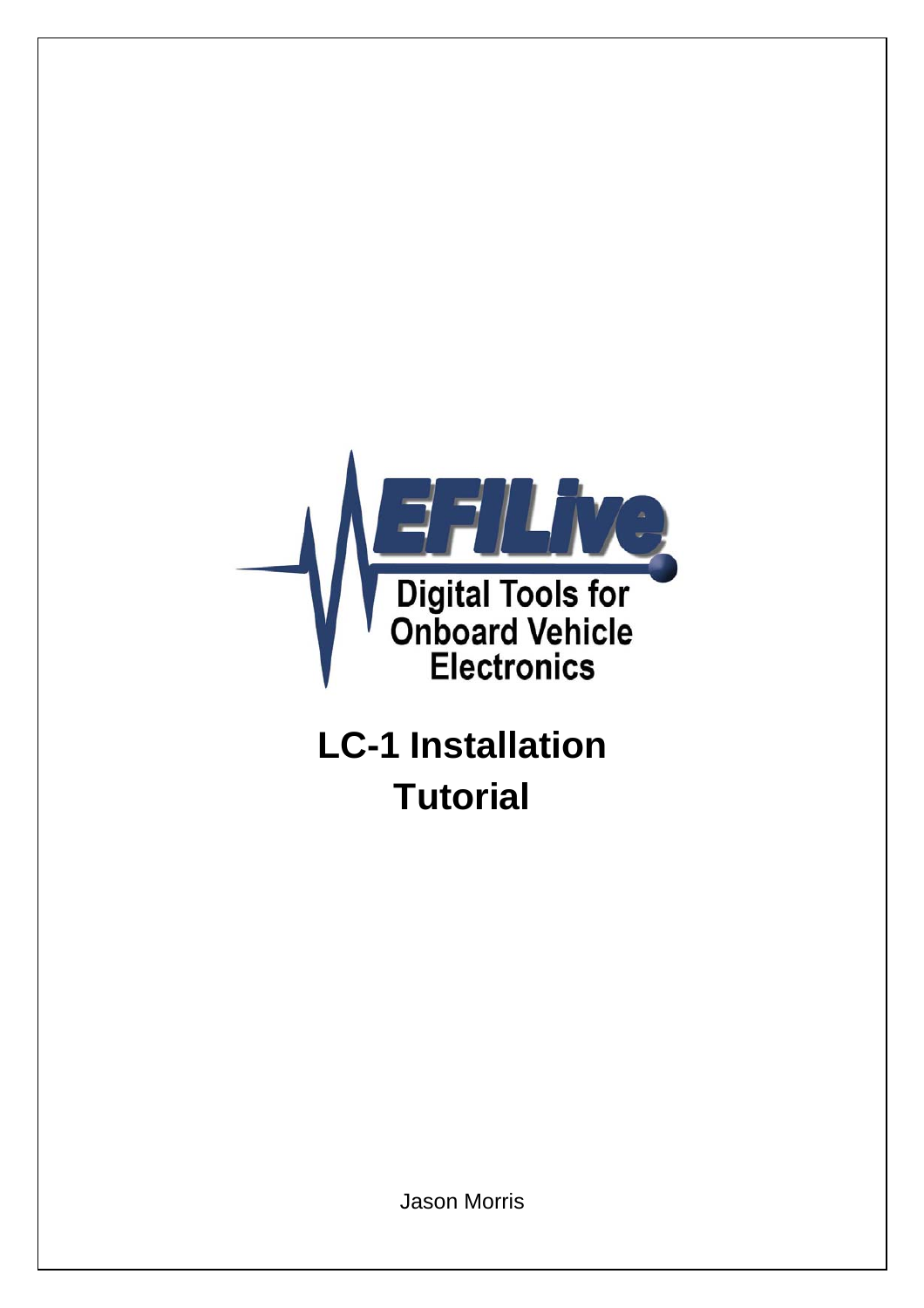## LC-1 Installation **Tutorial**

Copyright © 1998-2005 [EFILive Limited](http://www.efilive.com/) All rights reserved

> First published Oct 16, 2005

Revised Oct 23, 2005

#### **Disclaimer:**

Information in this document has not been verified. Use at your own risk.

#### **Credits:**

Portions of this document show screenshots from Innovate Motorsports' LC-1 configuration software.

> **EFILive** is a registered trademark of EFILive Limited. **LC-1** is a registered trademark of Innovate Motorsports. **Acrobat Reader** is a registered trademark of Adobe Systems Incorporated. **Microsoft Windows** is a registered trademark of Microsoft Corporation. All other trademarks belong to their respective owners.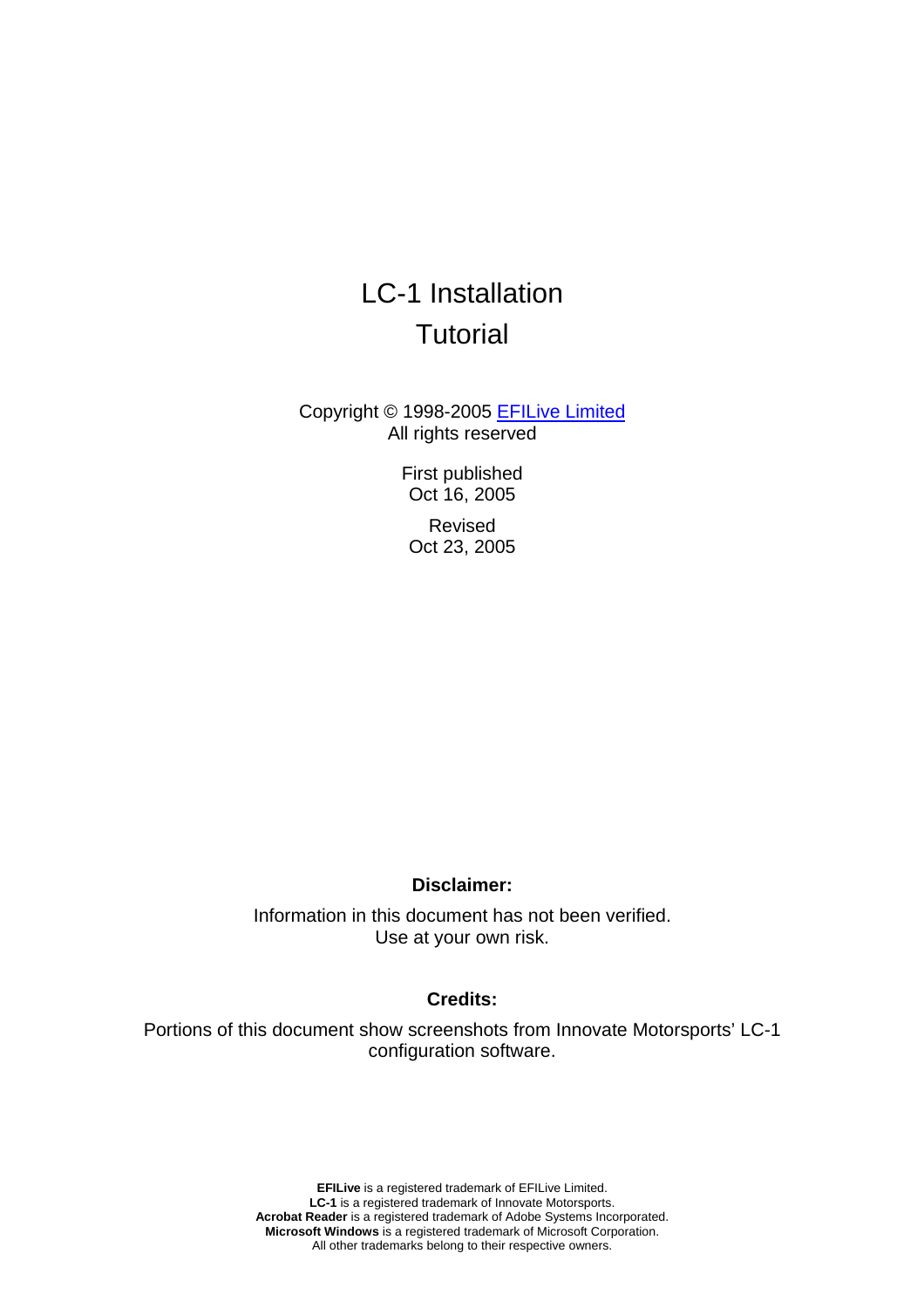## **1. LC-1 Install**

## *Description*

This Tutorial will provide general instructions for the installation, programming and integration of the Innovate LC-1 with EFILive Scan Tools and a DynoTune Display. **Please refer to manufacturer's manuals for details, warnings, and other specific information.**

Both Analog outputs ("Analog Out 1"- Yellow wire and "Analog Out 2"- Brown wire) from the LC-1 are programmable. Either can be used for any application or display as long as the application/display uses a linear 0-5 Volt analog signal. The LC-1, EFILive/FlashScan, and DynoTune display must be programmed or calibrated to be compatible with each other.

A typical LC-1 from the manufacturer will have "Analog Out 1" programmed to simulate a narrowband O2 sensor. The example in this guide reprograms the LC-1 "Analog Out 1" output to send a compatible signal to the FlashScan/EFILive Software. The LC-1's "Analog out 2" is programmed to send a correct signal to the DynoTune Display. The DynoTune Display is precalibrated from the vendor.





**Picture 1: LC-1 Picture 2: DynoTune Display**



**Picture 3: EFILive**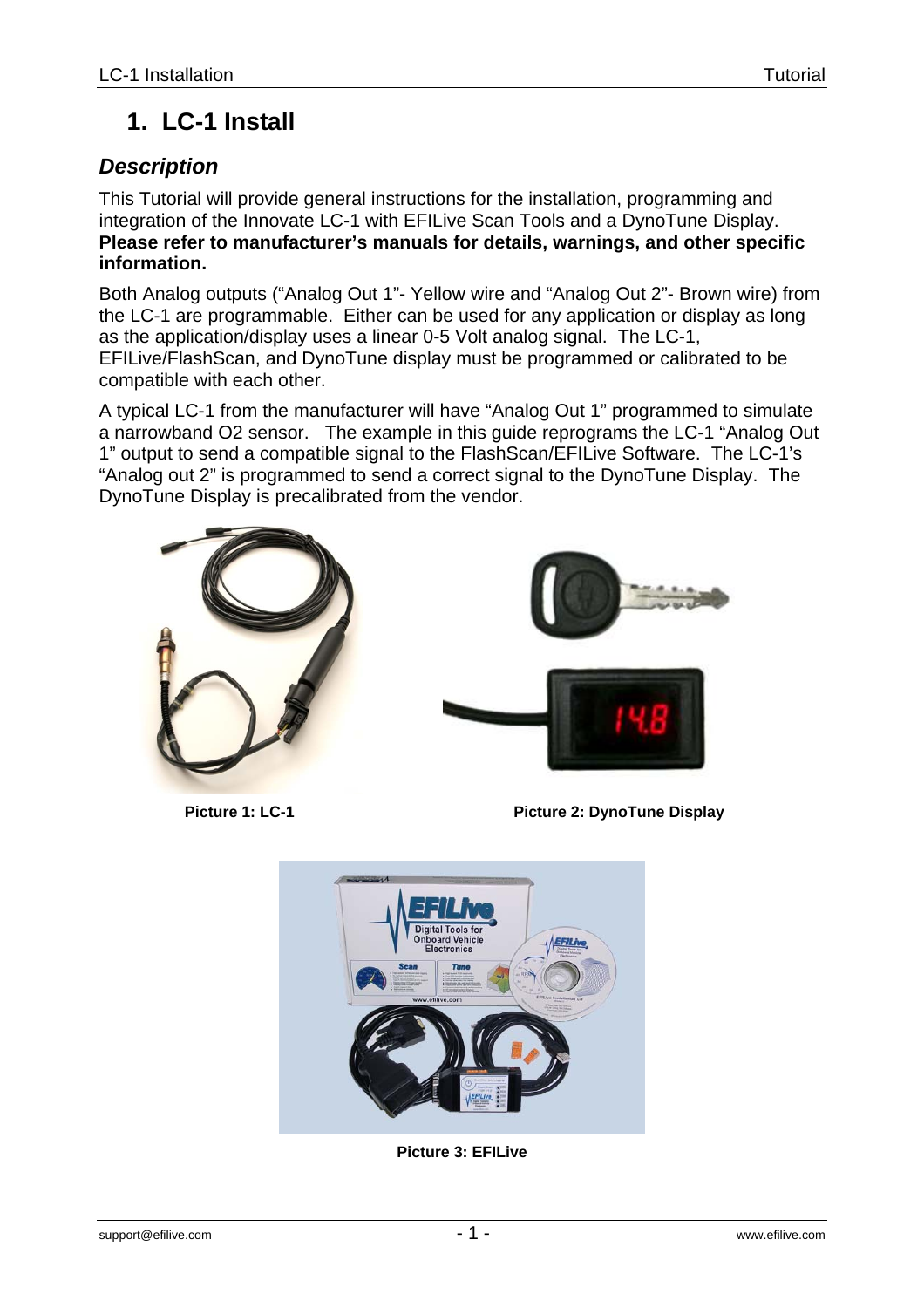## *Weld Bung into exhaust.*

A bung is easy for any exhaust shop to weld into the exhaust pipe (for ~\$10 bucks). For naturally aspirated cars, weld the bung before the catalytic converters. If your car does not have catalytic converters, WBO2 Sensor should be at least 2-3 feet from end of tailpipe exit. **Please refer to literature that was included with your LC-1 for details on correct installation.**

The below Picture 1 is of a non-cat car where the WBO2 Sensor is installed under the rear passenger's seat before the exhaust turns up over the rear axle.



**Picture 4: WBO2 Sensor Bung/Installation**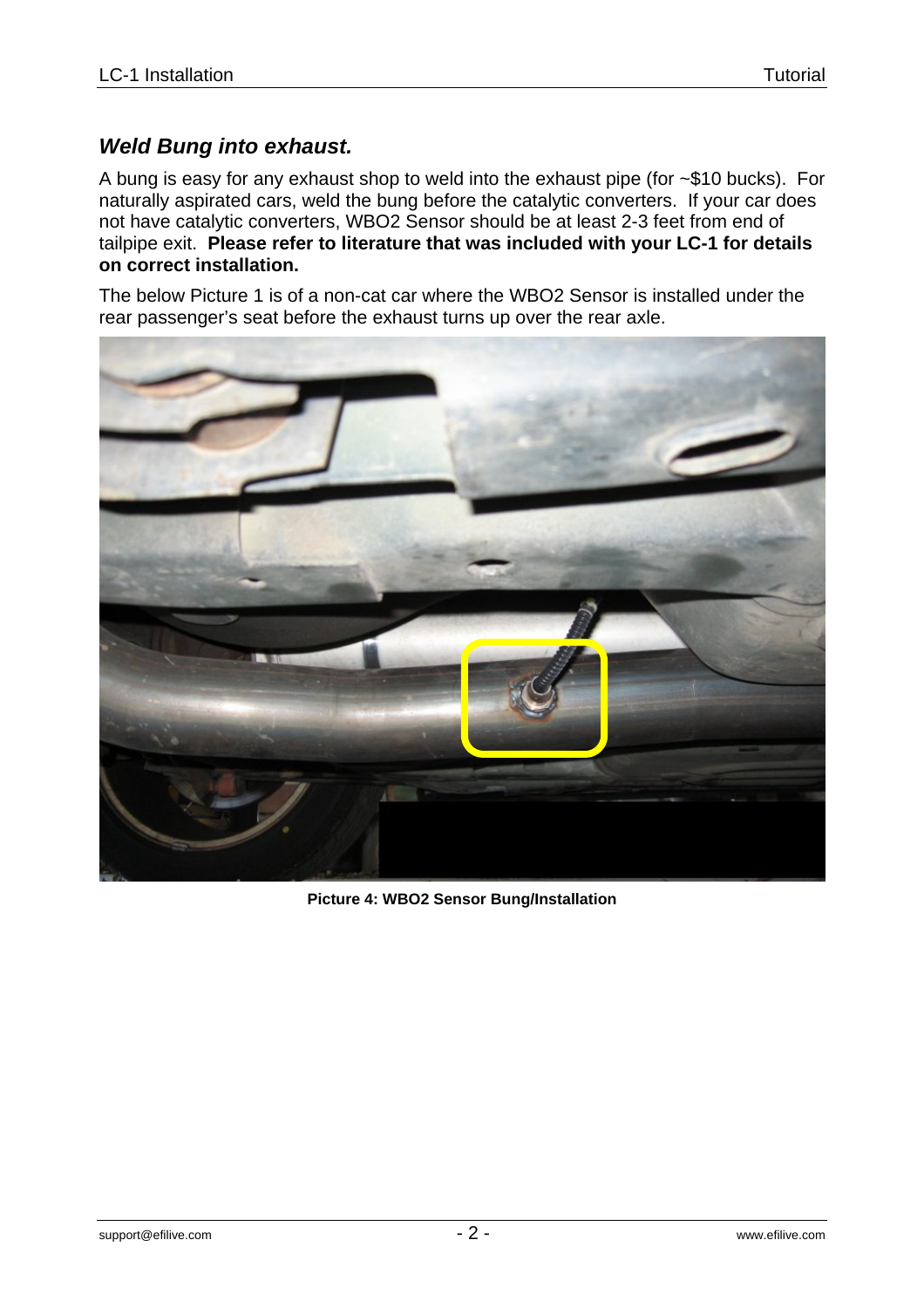## *Route wires*

- 1. Suggestion: Wrap the wires/cables with wire loom and wrap tape around loom for protection.
- 2. Use tie wraps to secure the cables sufficiently.
- 3. One option is to run the cables up through the shifter rubber boot into the console. See Picture 5 below.



**Picture 5: LC-1 Cable Routing (Cables in Wire Loom)**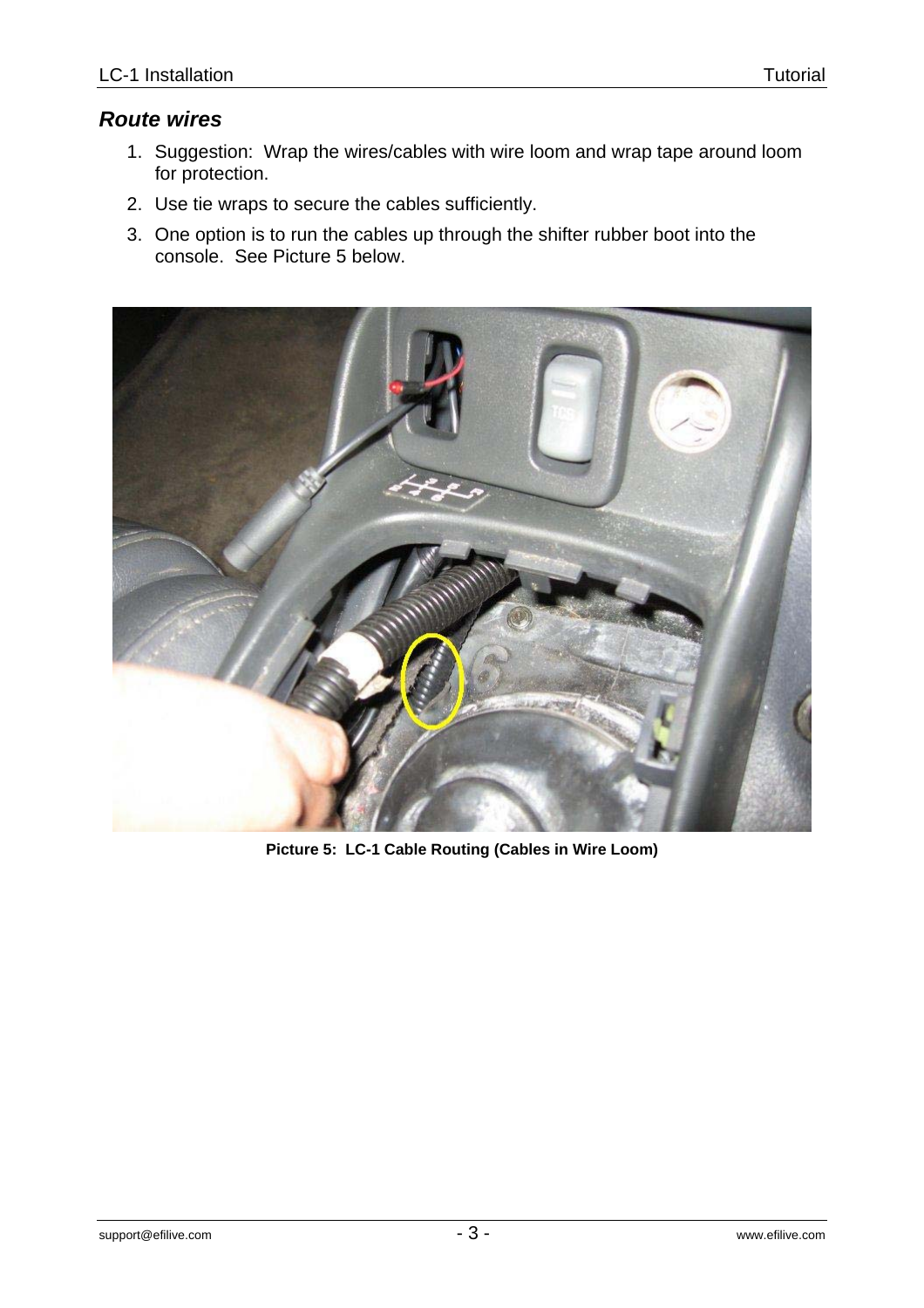## *Electrical Connections*

#### **LC-1 Interface and power cables with 7 wire version:**

- a. Red 12V supply
- b. Blue Heater Ground
- c. White System Ground
- d. Yellow Analog out 1
- e. Brown Analog out 2
- f. Green Analog Ground
- g. Black Calibration wire

#### **Connecting DynoTune Display**

1. 12V supply:

Connect the LC-1 Red Wire and Display's Brown wire to a switched 12V supply from your car. It must turn on (12V) when the ignition switch is ON and turn off (0V) when the ignition switch is turned OFF.

2. Signal Ground:

Connect the LC-1 Green (Analog Ground) and White (System Ground) Wires to the DynoTune Display's Blue Ground Wire and ground them to the vehicle.

3. System Ground:

The LC-1 Blue (System Ground) wire should be connected to a chassis' ground separate from the Signal ground location.

4. Analog Out 2:

Connect the LC-1 Brown (Analog Out 2) Wire to the DynoTune Display's Black Wire.

Note: *Reference LC-1 manufacturer's manual and display instructions for warnings and further details on installation.*

#### **Connecting to EFI Live External Connector**

The FlashScan External Pin-outs are listed below in Picture 6.

#### **FlashScan Pin-outs**



|               | Pin | (PID)         | <b>Description</b>                  |  |  |  |  |  |  |  |
|---------------|-----|---------------|-------------------------------------|--|--|--|--|--|--|--|
| $\mathcal{L}$ | А   | {EXT.EGT}     | Alumel lead of type-k thermocouple  |  |  |  |  |  |  |  |
|               | в   |               | Chromel lead of type-k thermocouple |  |  |  |  |  |  |  |
|               | с   | {EXT.AD2}     | Analog voltage 0 to 4.8 volts only  |  |  |  |  |  |  |  |
|               | D   |               | Analog voltage common ground        |  |  |  |  |  |  |  |
|               | Е   | $\{EXT.AD1\}$ | Analog voltage 0 to 4.8 volts only  |  |  |  |  |  |  |  |

#### **Picture 6: FlashScan Pin-Outs**

1. LC-1 Analog Out 1:

Connect the LC-1 Yellow to either the C or E location of the FlashScan External connector. C and E are on the outside locations of the three-wire connector.

2. Signal Ground: Connect a wire from the LC-1 Green and White Wire's ground connection to the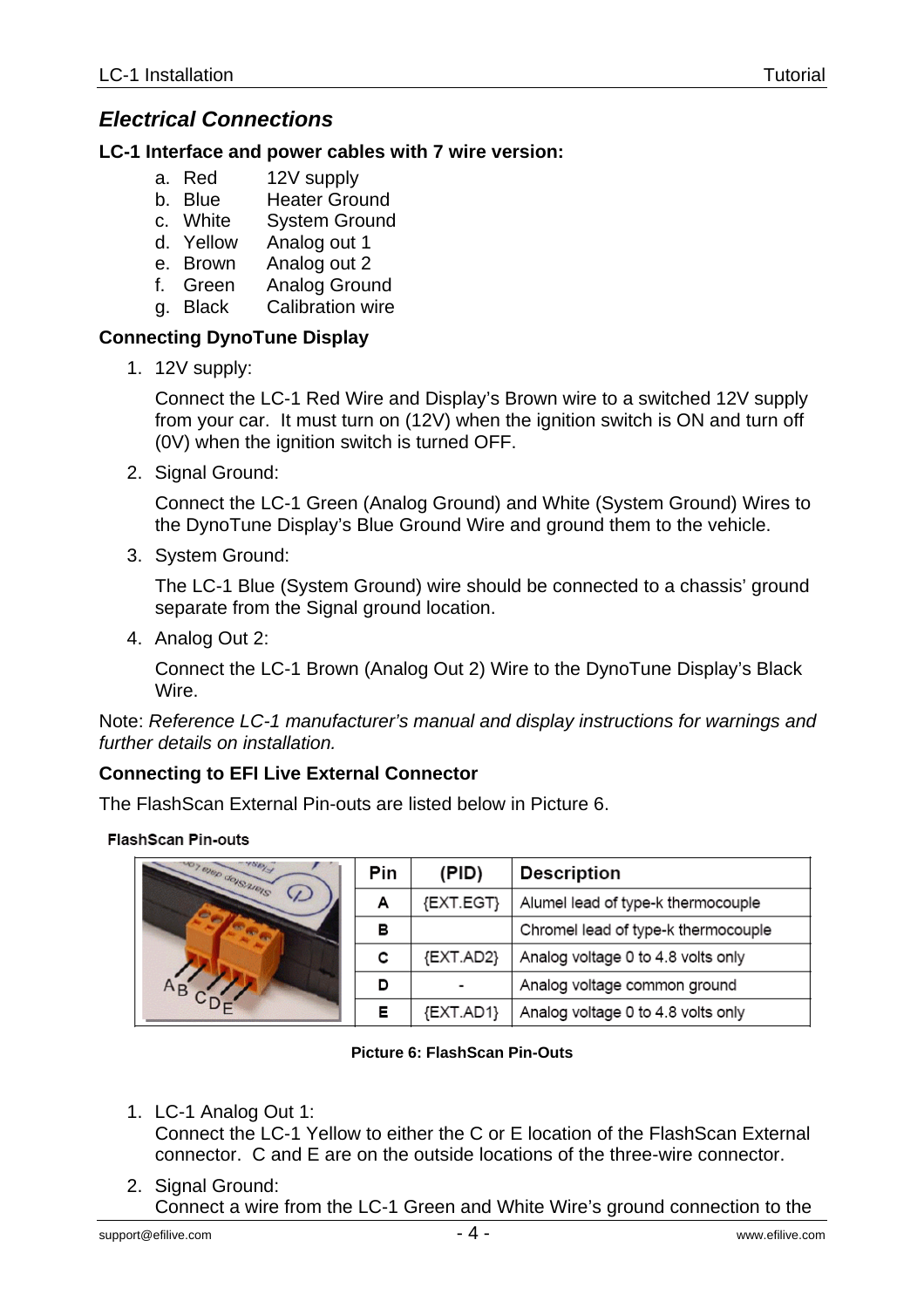D location of the EFILive External connector. D is in the middle of the 3-wire connector.

3. System Ground:

The LC-1 Blue wire should be connected to a chassis' ground separate from the Signal ground location.



**Picture 7: External Connection to EFILive.** 

Note: The green wire used in Picture 7 is connected to Yellow wire "Analog Out 1" from LC-1 and is connected to the FlashScan Pin E {EXT.AD1}. The black wire is connected to same Signal ground location as the LC-1 (Green, White wire) and is connected to the FlashScan Pin D "Common Analog Ground".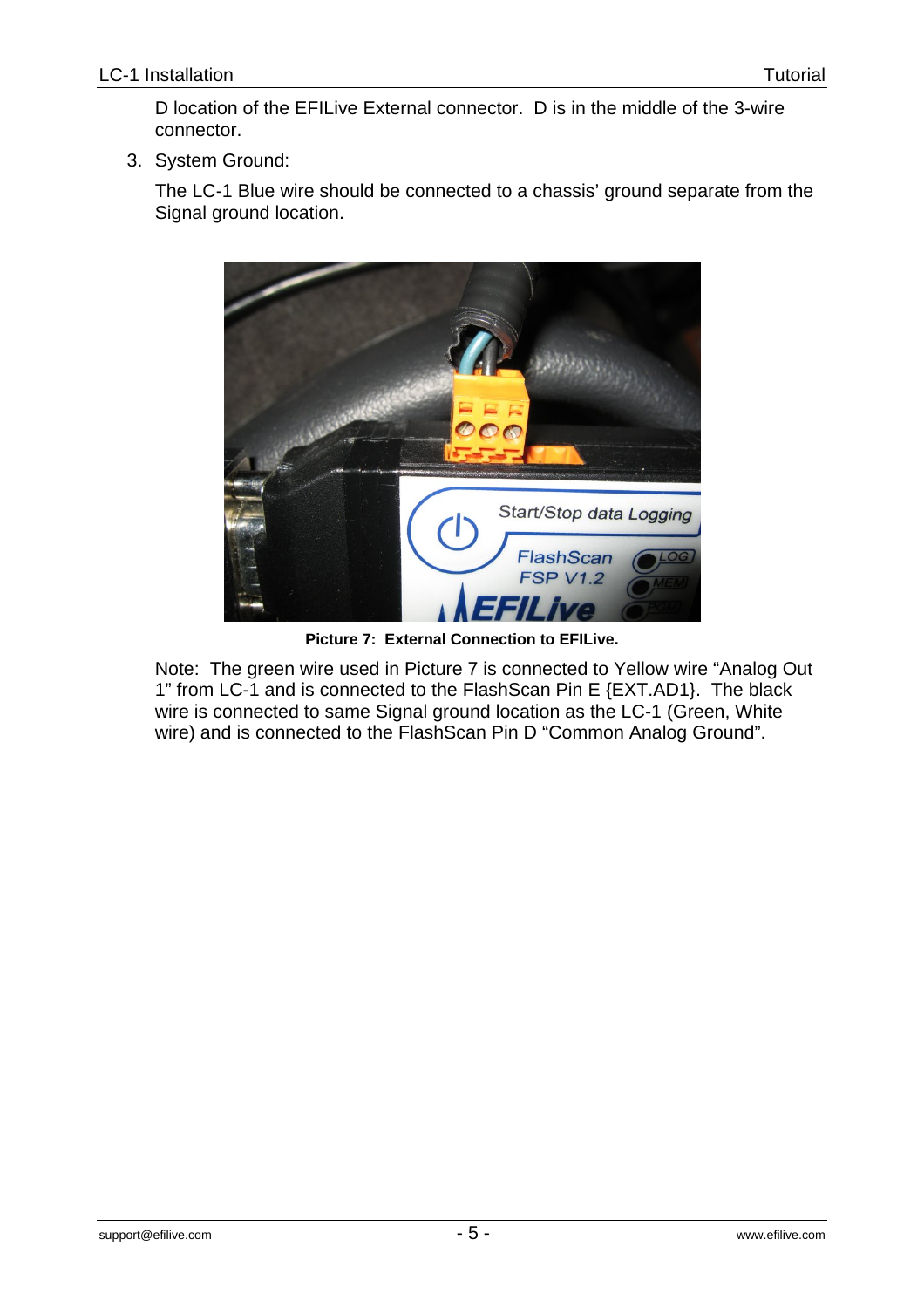## **Programming LC-1 to work with EFI Live**

## *Programming LC-1 for the DynoTune display.*

The LC-1 must be programmed to match the calibration of the display. The LC-1 display from DynoTune [\(www.dynotunenitrous.com](http://www.dynotunenitrous.com/)) is calibrated for the following analog signal:

1.00 Volt at AFR: 10.00

2.00 Volts at AFR: 20.00

Note: Different displays may be calibrated for very different settings. Adjust your settings according to your display literature. **Please refer to the LC-1 Manual for further details on programming the LC-1.** 

1. Connect the PC's serial connection to the serial OUT of the LC-1. The terminator plug should be connected to the serial IN of the LC-1.

Note: If your computer does not have a serial connection, you can use a USB-to-Serial adapter from any RadioShack or electronics store.

- 2. Turn the ignition switch to ON to power the LC-1.
- 3. Open the LM Programmer. The window, shown in Figure 1, should be displayed when it establishes communications. If it does not connect, check your COM Port settings.

| $\frac{N}{100}$ LM Programmer Version 3.06                                                                                                                                                                                              |
|-----------------------------------------------------------------------------------------------------------------------------------------------------------------------------------------------------------------------------------------|
| Info/Set AFR   Analog Out 1   Analog Out 2  <br>@ 2003, 2004 Innovate Technology, Inc.                                                                                                                                                  |
| INNOVATE                                                                                                                                                                                                                                |
| Device Type: Lambda Cable 1<br>Firmware Version: 1.00a<br>Connected to port: COM 5<br>Processor Version: ATM64/16                                                                                                                       |
| Please give<br>Multiplier to calculate AFR from Lambda:<br>this device a unique name<br>(air-fuel-ratio = pounds of air/pound of fuel)<br>(Max. 8 characters)<br>(14.7) Gasoline<br>LC-1<br><b>Reset Calibration</b><br>Update Firmware |

**Figure 1: LM Programmer Main Menu** 

- 4. Click on the "Analog Out 2" tab.
- 5. Select "use air-fuel-ratio" option.
- 6. Set the "Analog Out 2" to the following:
	- a. 1.00 Volts at AFR: 10.00
	- b. 2.00 Volts at AFR: 20.00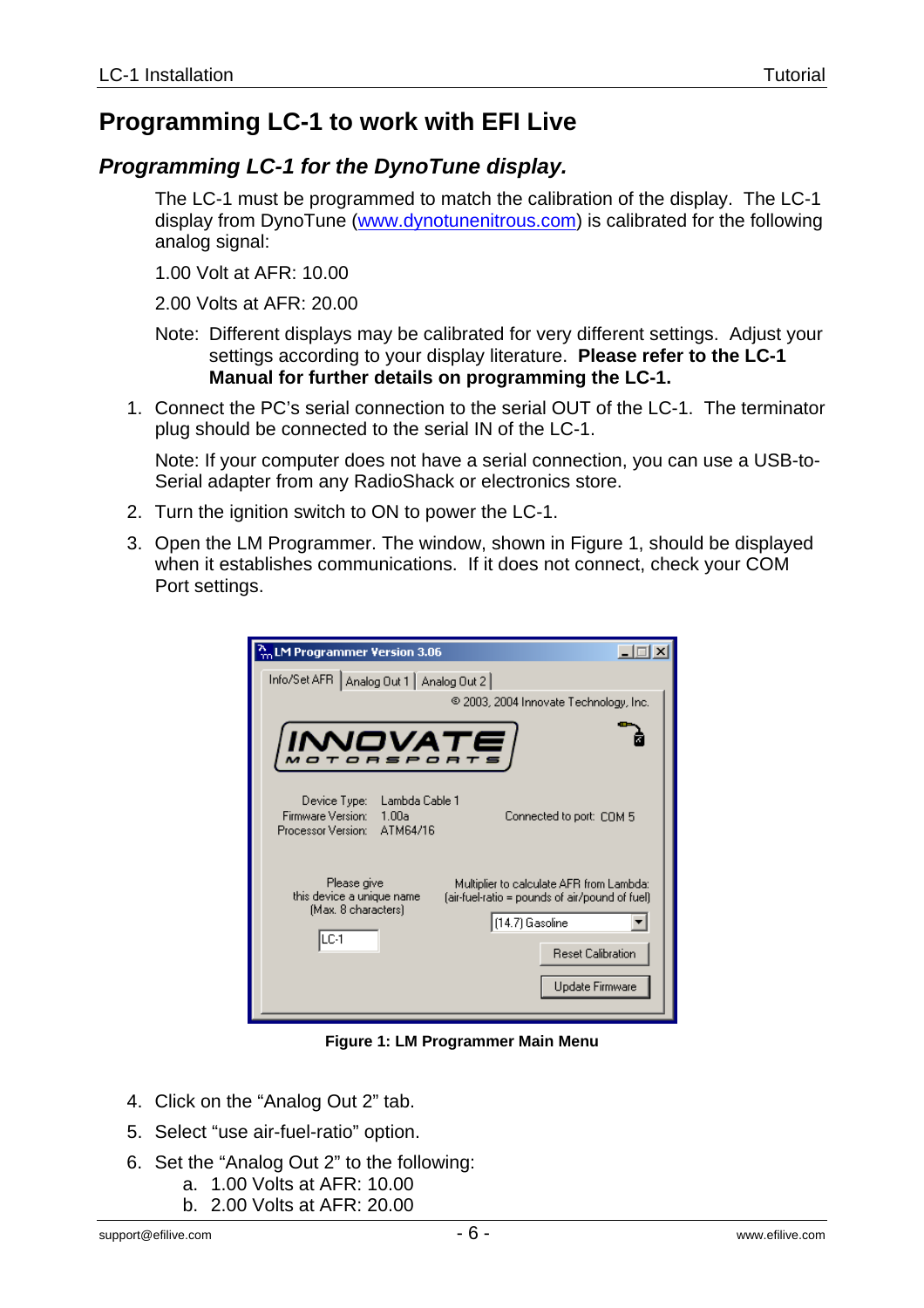

The window should look similar to Figure 2:"use air-fuel-ratio".

**Figure 2: "use air-fuel-ratio"** 

7. Click the "Program" button to program these values into the LC-1. When the LC-1 is programmed, the "Program" button will be grayed out.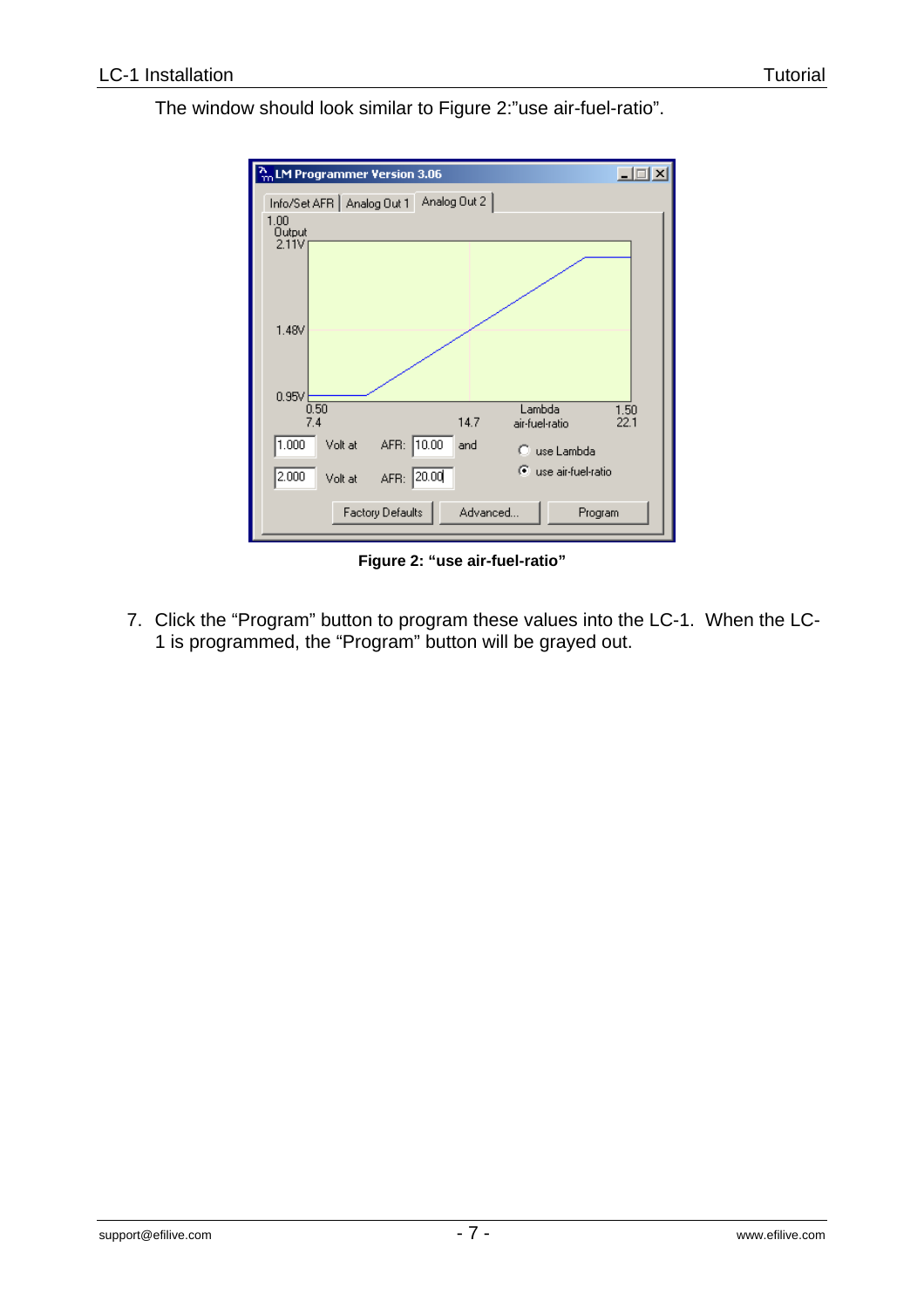## *Programming LC-1 for EFI Live*

EFILive version 7.3 has an LC-1 calculation in the "sae\_generic.txt" file. The LC-1's programmable settings in this section are based on these calculations. If your file is different, different input values will be needed for the LM Programmer.

| # Innovate LC-1 WBO2 |      |      |           |                                                      |
|----------------------|------|------|-----------|------------------------------------------------------|
| #                    |      |      |           |                                                      |
| $*CLC-00-926$        |      |      |           |                                                      |
| v                    | 0.0  | 5.0  |           | $.1$ "{EXT.AD1}"                                     |
| AFR                  | 10.0 | 20.0 |           | $.2$ "( $\{EXT.AD1\}$ *3)+7.35"                      |
| $*CLC-00-927$        |      |      |           |                                                      |
| factor               | 0.0  | 2.0  |           | $.1$ " $\{CALC. AFR\_LC11. AFR\}$ / $\{ GM. AFR\}$ " |
| $*CLC-00-928$        |      |      |           |                                                      |
| v                    | 0.0  | 5.0  |           | $.1$ "{EXT.AD2}"                                     |
| AFR                  | 10.0 | 20.0 |           | .2 $\sqrt{(EXT. AD2} \times 3) + 7.35$               |
| *CLC-00-929          |      |      |           |                                                      |
| factor               | 0.0  | 2.0  | $\cdot$ 1 | $"\{CALC.AFR\_LC12.AFR\}/\{GM.AFR\}$ "               |

- 1. Connect the PC's serial connection to the serial OUT of the LC-1. The terminator plug should be connected to the serial IN of the LC-1.
- 2. Turn the ignition switch ON to power the LC-1.
- 3. Open LM-1 Programmer.
- 4. Select the "Analog Out 1" tab.
- 5. Select "use air-fuel-ratio" option.
- 6. Set the Analog Out 1 to the following:
	- a. 0.88333 Volts at AFR: 10.00
	- b. 4.21667 Volts at AFR: 20.00

The Window should look similar to the Figure 3.



**Figure 3: "use air-fuel-ratio"** 

7. Click the "Program" button. When the LC-1 is programmed, the "Program" button will be grayed out.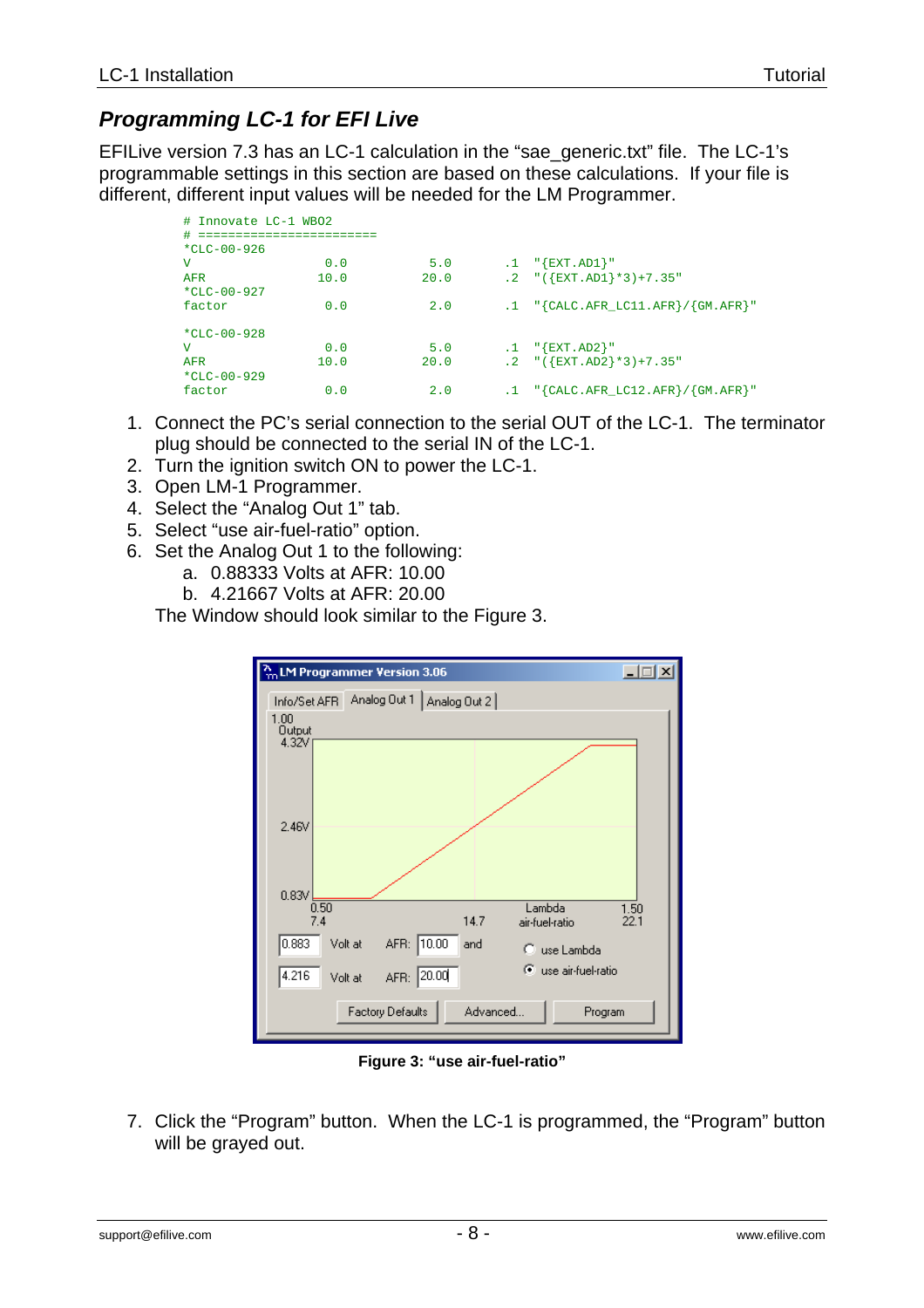## *Verifying EFILive LC-1 Operation*

## **Selecting PIDs**

### **Please Reference the EFILIVE AutoVE Tuning Tutorial for PID selection.**

Select the PIDs from the AutoVE tutorial, also add PIDs {EXT.AD1} and {EXT.AD2}.

By logging both {EXT.AD1} and {EXT.AD2}, you can verify correct voltage readings from the LC-1 are being recorded in EFILive. The unconnected {EXT.ADx} may show a voltage, but it will not change as much as the {EXT.ADx} that the LC-1 is connected. After verifying which {EXT.ADx} is used, delete the unused {EXT.ADx} from PID selection.

## **Logging and Checking Data from LC-1**

- 1. Connect the LC-1 to FlashScan via the external connector and connect the FlashScan to your car.
- 2. Start and drive car: For the first few miles, your LC-1 will read very lean due to the AIR injecting air into the exhaust. Drive ~5 miles to bring the car up to operating temperature and to get past the AIR before recording data.
- 3. Start Logging.
- 4. Click the "Data" tab and see which {EXT.ADx} is connected. See Figure 4 for example.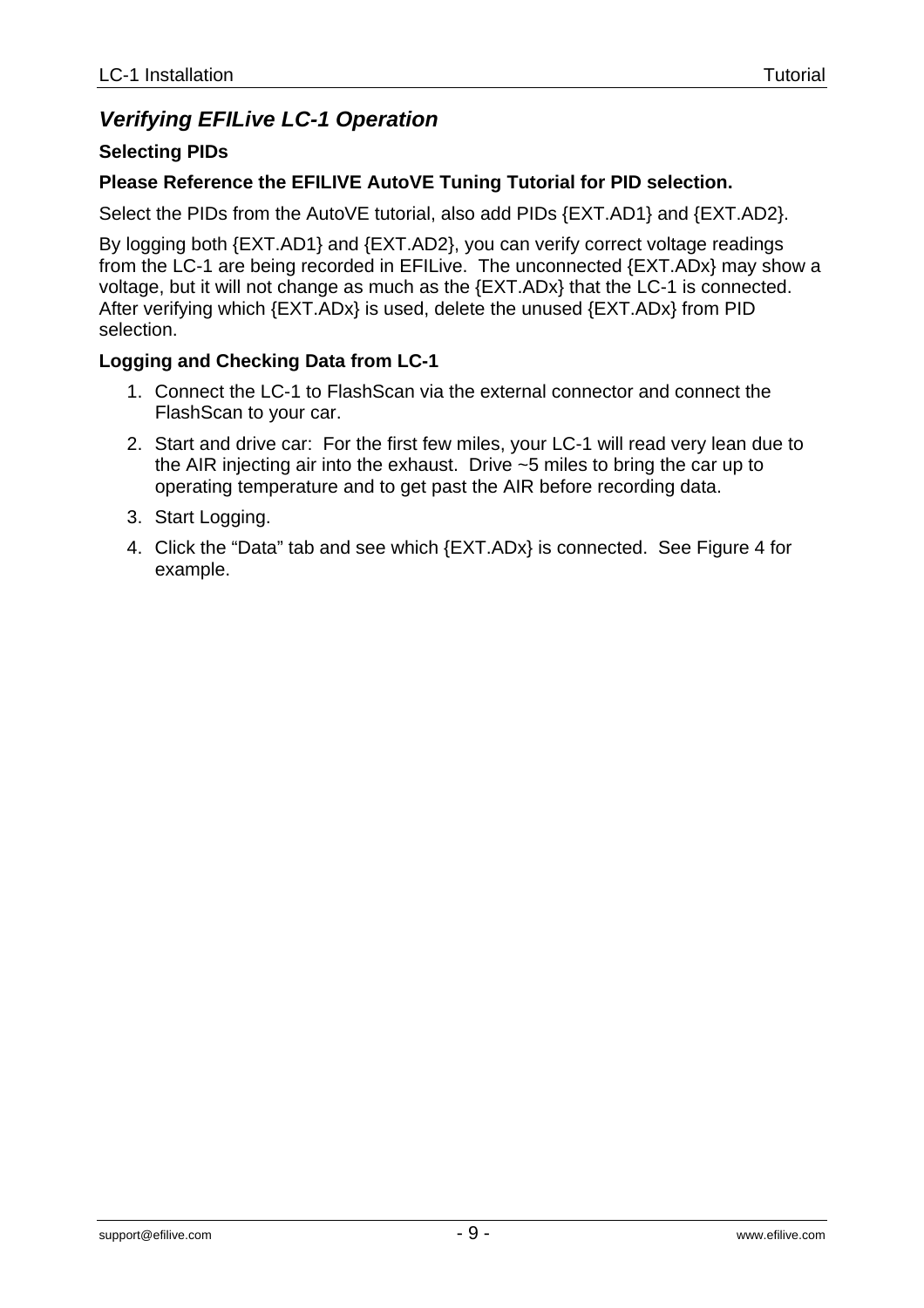#### LC-1 Installation Tutorial

| EFILive Scan V7.3 (postAutoVEtunewbworks10-23-050835.efi) |                                                                                    |                                     |                            |                                          |                            |                           |                    |  |  |  |  |  |  |
|-----------------------------------------------------------|------------------------------------------------------------------------------------|-------------------------------------|----------------------------|------------------------------------------|----------------------------|---------------------------|--------------------|--|--|--|--|--|--|
|                                                           | File Edit View Info Dashboard Charting LS1/LS6 Bidirectional FlashScan Window Help |                                     |                            |                                          |                            |                           |                    |  |  |  |  |  |  |
|                                                           |                                                                                    | 中                                   |                            |                                          | o Yo <sup>11</sup> o T @ " | $\mathbf{q}^{\text{out}}$ |                    |  |  |  |  |  |  |
|                                                           |                                                                                    |                                     |                            |                                          |                            |                           |                    |  |  |  |  |  |  |
| 礘<br>❀                                                    | 食 風<br>調<br>$\frac{2}{3}$<br>05<br>Ŵ.                                              |                                     | 昌                          |                                          | V                          |                           |                    |  |  |  |  |  |  |
| <b>图 OBD II (F7)</b><br>僧                                 | ■ Data (F9) ● Dashboard (F10) 图 Maps (F11) 图 Console (F12)<br>PIDs(F8)             |                                     |                            |                                          |                            |                           |                    |  |  |  |  |  |  |
| Priority/Caption                                          | Description                                                                        | Value                               | Units                      | Min.                                     | Avg.                       | Max I                     | Parameter          |  |  |  |  |  |  |
| 1 AFR_LC11                                                | Wide Band AFR 1 - LC-1                                                             | 14.64                               | <b>AFR</b>                 | 13.58                                    | 14.82                      | 15.94                     | CALC.AFR_LC11      |  |  |  |  |  |  |
| 1 AFR_LC11                                                | Wide Band AFR 1 - LC-1                                                             | $2.4$ V                             |                            | 2.1                                      | 2.5                        | 2.9                       | CALC.AFR_LC11      |  |  |  |  |  |  |
| <b>1</b> BEN LC11                                         | Base Efficiency Numerator 1 - LC-1                                                 | 1.0                                 | factor                     | 0.9                                      | 1.0                        | 1.1                       | CALC.BEN LC11      |  |  |  |  |  |  |
| $1$ CYLAIR                                                | Air mass per cylinder                                                              | 0.02                                | Gram                       | 0.02                                     | 0.03                       | 0.06                      | CALC.CYLAIR        |  |  |  |  |  |  |
| 1 INJDC1                                                  | Injector Duty Cycle Bank 1                                                         | 9                                   | $\boldsymbol{\mathcal{Z}}$ | $\overline{2}$                           | 3                          | 9 <sub>1</sub>            | CALC.INJDC1        |  |  |  |  |  |  |
| $1$ INJDC2                                                | Injector Duty Cycle Bank 2                                                         | 9                                   | $\boldsymbol{\mathcal{Z}}$ | 2                                        | 3                          | 9                         | CALC.INJDC2        |  |  |  |  |  |  |
| 1 POWER_RW                                                | Power at rear wheels                                                               | 0                                   | H <sub>P</sub>             | $\overline{0}$                           | $\overline{0}$             | 0                         | CALC.POWER         |  |  |  |  |  |  |
| SLAD1                                                     | External Analog Voltage 1                                                          | $2.43$ V                            |                            | 2.08 <sub>1</sub>                        | 2.49                       |                           | 2.86 EXT.AD1       |  |  |  |  |  |  |
| $1$ AD2                                                   | External Analog Voltage 2                                                          | 3.59                                | IV.                        | 3.55                                     | 3.57                       | 3.59                      | EXT.AD2            |  |  |  |  |  |  |
| $\mathbf 1$ AFR                                           | Commanded Air Fuel Ratio                                                           | 14.63                               | :1                         | 14.63                                    | 14.63                      | 14.63                     | <b>GM.AFR</b>      |  |  |  |  |  |  |
| $1$ FTC                                                   | <b>Fuel Trim Cell Number</b>                                                       | 22                                  | Cell#                      | 20                                       | 21                         | 22 <sup>1</sup>           | GM.FTC             |  |  |  |  |  |  |
| 1H02S11                                                   | Heated 02 Sensor Voltage Bank 1 - Sensor 1                                         | $0.729$ V                           |                            | 0.013                                    | 0.254                      | 0.842                     | GM.H02S11          |  |  |  |  |  |  |
| $1$ HO2S21                                                | Heated 02 Sensor Voltage Bank 2 - Sensor 1                                         | $0.304$ V                           |                            | 0.074                                    | 0.446                      | 0.903                     | GM.H02S21          |  |  |  |  |  |  |
| $1$ IBP $W1$                                              | Injector Base Pulse Width Bank 1                                                   | 5.142                               | ms                         | 1.694                                    | 3.221                      | 6.851                     | GM.IBPW1           |  |  |  |  |  |  |
| $1$ IBPW2                                                 | Injector Base Pulse Width Bank 2                                                   | 5.081                               | ms                         | 1.740                                    | 3.230                      | 6.790                     | GM.IBPW2           |  |  |  |  |  |  |
| $1$ KR                                                    | Retard Due to Knock                                                                | 0.0                                 | Degre                      | 0.0                                      | 0.0                        | 0.0                       | GM.KR              |  |  |  |  |  |  |
| 1 MAFFREQ                                                 | Mass Air Flow Raw Frequency                                                        | $\overline{0}$                      | Hz                         | $\overline{0}$                           | $\overline{0}$             | $\Omega$                  | GM.MAFFREQ         |  |  |  |  |  |  |
| <b>1</b> FUELSYS-A                                        | A Status                                                                           | <b>OL</b>                           |                            |                                          |                            |                           | SAE.A              |  |  |  |  |  |  |
| 1 FUELSYS-B                                               | <b>B</b> Status                                                                    | OL.                                 | $\ddot{\phantom{a}}$       | ÷.                                       |                            |                           | SAE.B              |  |  |  |  |  |  |
| $1$ ECT                                                   | <b>Engine Coolant Temperature</b>                                                  | 196                                 | $^\circ \textsf{F}$        | 190                                      | 194                        | 196                       | SAE.ECT            |  |  |  |  |  |  |
| $1$ IAT                                                   | Intake Air Temperature                                                             | 73                                  | $\overline{\ }$            | 73                                       | 78                         | 81                        | SAE.IAT            |  |  |  |  |  |  |
| 1 LONGFT1                                                 | Long Term Fuel Trim - Bank 1                                                       | 4.7                                 | $\boldsymbol{\mathcal{Z}}$ | $-1.6$                                   | 1.0                        | 4.7                       | SAE.LONGFT1        |  |  |  |  |  |  |
| 1 LONGFT2                                                 | Long Term Fuel Trim - Bank 2                                                       | 3.9                                 | $\boldsymbol{\mathcal{Z}}$ | $-1.6$                                   | 1.3                        | 3.9                       | SAE.LONGFT2        |  |  |  |  |  |  |
| <b>1 MAF</b>                                              | Air Flow Rate from Mass Air Flow Sensor                                            | 0.31                                | Lbs/                       | 0.31                                     | 0.31                       | 0.31                      | SAE.MAF            |  |  |  |  |  |  |
| $1$ MAP                                                   | Intake Manifold Absolute Pressure                                                  | 13.9                                | inHq                       | 5.9                                      | 10.1                       | 18.3                      | SAE.MAP            |  |  |  |  |  |  |
| $\mathbf 1$ RPM                                           | Engine RPM                                                                         | 2031                                | <b>RPM</b>                 | 614                                      | 1133                       | 2031                      | SAE.RPM            |  |  |  |  |  |  |
| 1 SPARKADV                                                | Ignition Timing Advance for #1 Cylinder                                            | 37.5                                | Degre                      | 16.0                                     | 28.3                       | 39.5                      | SAE.SPARKADV       |  |  |  |  |  |  |
| $1$ TP                                                    | <b>Absolute Throttle Position</b>                                                  | 20.0                                | $\boldsymbol{\mathcal{Z}}$ | 0.0                                      | 6.7                        | 20.4                      | SAE.TP             |  |  |  |  |  |  |
| 1 <sup>vs</sup>                                           | Vehicle Speed Sensor                                                               | 24                                  | <b>MPH</b>                 | $\Omega$                                 | 9                          | 25                        | SAE.VSS            |  |  |  |  |  |  |
|                                                           |                                                                                    |                                     |                            |                                          |                            |                           |                    |  |  |  |  |  |  |
|                                                           |                                                                                    |                                     |                            |                                          |                            |                           |                    |  |  |  |  |  |  |
| Scan mode: Dynamic                                        | PIDs: 27 (pri 1:27, 2:0, 3:0)                                                      |                                     |                            | Channels: 26 (pri 1:26/36, 2:0/6, 3:0/6) |                            |                           |                    |  |  |  |  |  |  |
|                                                           |                                                                                    |                                     |                            |                                          |                            |                           |                    |  |  |  |  |  |  |
| Frame: 363                                                | ∢⊱                                                                                 |                                     |                            | N                                        | Ð                          |                           | Time: 07:52:29.894 |  |  |  |  |  |  |
|                                                           | Not connected                                                                      | 2FV22G0W2xxxxxx ][ Manual ][ OS: (N |                            |                                          |                            |                           |                    |  |  |  |  |  |  |

**Figure 4: Sample Data Log** 

As seen in the data log above, {EXT.AD1} is logging values that are changing and reflected in the {CALC.AFR\_LC11} value of 14.64. Look at the values to verify that it matches the DynoTune display or Logworks software monitored values. {EXT.AD2} is showing a voltage, but it is not changing significantly during drive. {EXT.AD2} is not connected and can be deleted from the PID selection.

5. Click the [Map] tab. If your previous map selections from the AutoVE Tutorial is using the correct {EXT.ADx}, the map should be logging the average values of the AFR. The AutoVE tutorial's Map should show correct AFR values and can be used with confidence.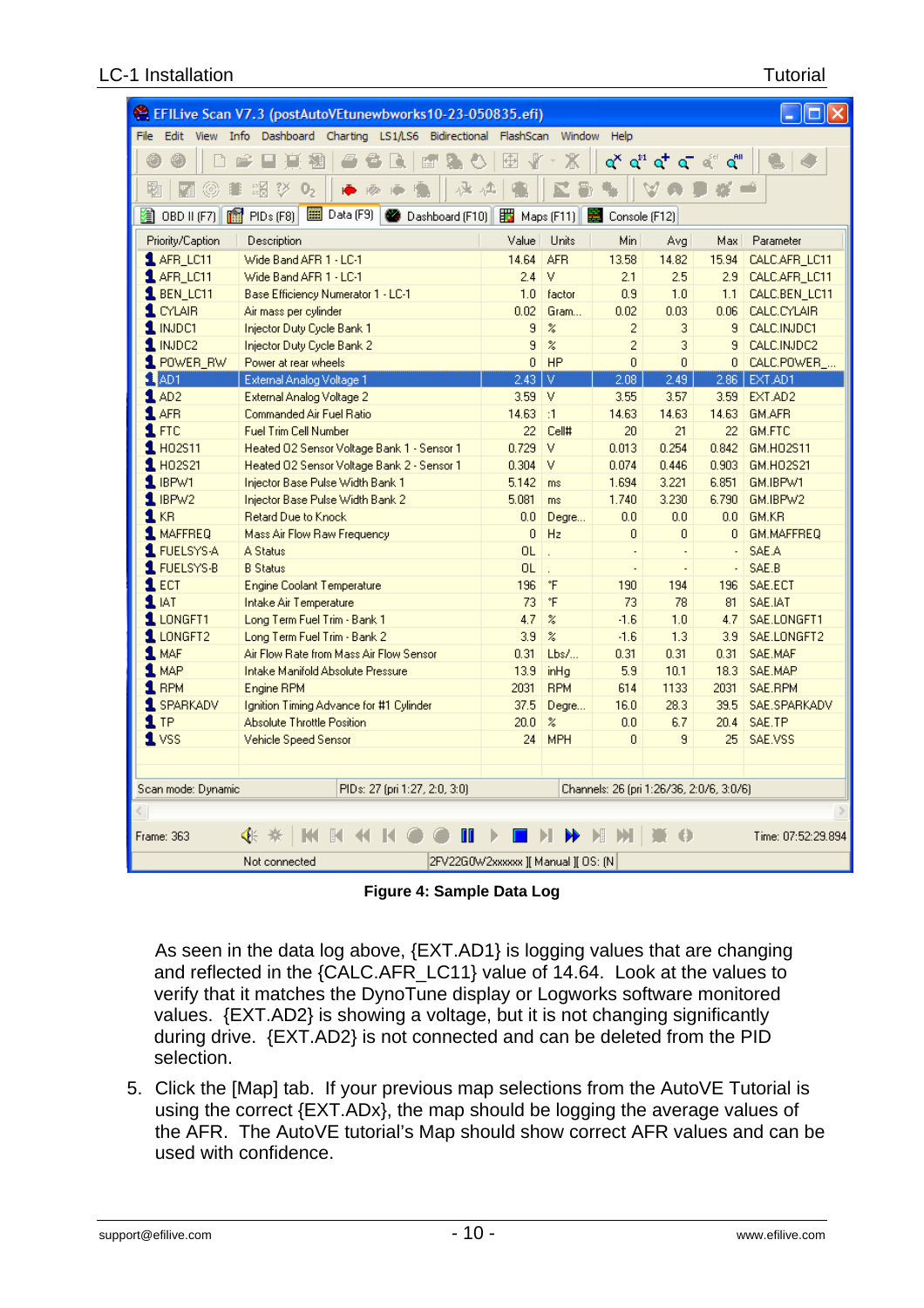## **AFR Average Map**

## *Please Reference the EFILIVE AutoVE Tuning Tutorial for Map creation.*

The following map can help when the comparing the dynotune display or LC-1 Logging software AFR values to the EFILive AFR scanned values.

- 1. Click on an empty map in EFILive Scan.
- 2. Click on "Data" Tab.
- 3. Select as data shown in Figure 5.

| 噩                                     | <b>Map properties</b>                          |    |            |         |       |                              |       |             |             |               |       |             |       |       |             |       |                                                   |             |       |        |  |
|---------------------------------------|------------------------------------------------|----|------------|---------|-------|------------------------------|-------|-------------|-------------|---------------|-------|-------------|-------|-------|-------------|-------|---------------------------------------------------|-------------|-------|--------|--|
|                                       | Data                                           |    | Column Row |         | Cells |                              | Color | Empty       |             |               |       |             |       |       |             |       |                                                   |             |       |        |  |
|                                       | (0) Wide Band AFR 1 - LC-1 (AFR)<br>Parameter: |    |            |         |       |                              |       |             |             |               |       |             |       |       |             | ٧     |                                                   |             |       |        |  |
|                                       | Names<br>$\triangledown$ Selected              |    |            |         |       |                              |       |             |             |               |       |             |       |       |             |       |                                                   |             |       |        |  |
|                                       |                                                |    |            |         |       |                              |       |             |             |               |       |             |       |       |             |       |                                                   |             |       |        |  |
| Title: AFR_LC11<br>☑ Show units<br><- |                                                |    |            |         |       |                              |       |             |             |               |       |             |       |       |             |       |                                                   |             |       |        |  |
|                                       | ٨<br>Precision: 2                              |    |            |         |       |                              |       |             |             |               |       |             |       |       |             |       |                                                   |             |       |        |  |
|                                       | v.                                             |    |            |         |       |                              |       |             |             |               |       |             |       |       |             |       |                                                   |             |       |        |  |
|                                       |                                                |    |            |         |       | $\triangledown$ Display type |       |             |             |               |       |             |       |       |             |       |                                                   |             |       |        |  |
|                                       |                                                |    |            |         |       |                              |       |             |             |               |       |             |       |       |             |       |                                                   |             |       |        |  |
|                                       |                                                |    |            |         |       |                              |       |             |             |               |       |             |       |       |             |       | AFR_LC11 AFR (Average - "empty" cells are hidden) |             |       |        |  |
|                                       |                                                | 15 | 20         | 25      | 30    | 35                           | 40    | 45          | 50          | MAP kPa<br>55 | 60    | 65          | 70    | 75    | 80          | 85    | 90                                                | 95          | 100   | 105    |  |
|                                       | 400                                            |    |            |         |       |                              |       |             |             |               |       |             |       |       |             |       |                                                   |             |       |        |  |
|                                       | 800                                            |    | 5.26       | 5.53    | 5.79  | 6.05                         | 6.32  | 6.58        | 6.84        | 7.11          | 7.37  | 7.63        | 7.89  | 8.16  | 8.42        | 8.68  | 8.95                                              | 9.21        | 9.47  |        |  |
|                                       | 1200                                           |    | 10.26      | 10.53   | 10.79 | 11.05                        | 11.32 | 11.58       | 11.84       | 12.11         | 12.37 | 12.63       | 12.89 | 13.16 | 13.42       | 13.68 | 13.95                                             | 14.21       | 14.47 |        |  |
| <b>RPM</b>                            | 1600                                           |    | 15.26      | 15.53   | 15.79 | 16.05                        | 16.32 | 16.58       | 16.84       | 17.11         | 17.37 | 17.63       | 17.89 | 18.16 | 18.42       | 18.68 | 18.95                                             | 19.21       | 19.47 |        |  |
|                                       | 2000                                           |    | 20.26      | 20.53   | 20.79 | 21.05                        | 21.32 | 21.58       | 21.84       | 22.11         | 22.37 | 22.63       | 22.89 | 23.16 | 23.42       | 23.68 | 23.95                                             | 24.21 24.47 |       |        |  |
|                                       | 2400                                           |    | 25.26      | 25.53   | 25.79 | 26.05                        | 26.32 | 26.58       | 26.84       | 27.11         | 27.37 | 27.63       | 27.89 | 28.16 | 28.42       | 28.68 | 28.95                                             | 29.21       | 29.47 |        |  |
|                                       | 2800                                           |    | 30.26      | 30.53   | 30.79 | 31.05                        | 31.32 | 31.58       | 31.84       | 32.11         | 32.37 | 32.63       | 32.89 | 33.16 | 33.42       | 33.68 | 33.95                                             | 34.21       | 34.47 |        |  |
|                                       | 3200                                           |    | 35.26      | 35.53   | 35.79 | 36.05                        |       | 36.32 36.58 | 36.84 37.11 |               | 37.37 | 37.63 37.89 |       | 38.16 | 38.42 38.68 |       | 38.95                                             | 39.21       | 39.47 |        |  |
|                                       | Save                                           |    |            | Save as |       | afr.map                      |       |             |             |               |       |             |       |       |             | 0k    |                                                   |             |       | Cancel |  |

**Figure 5: AFR Map Creation – Data**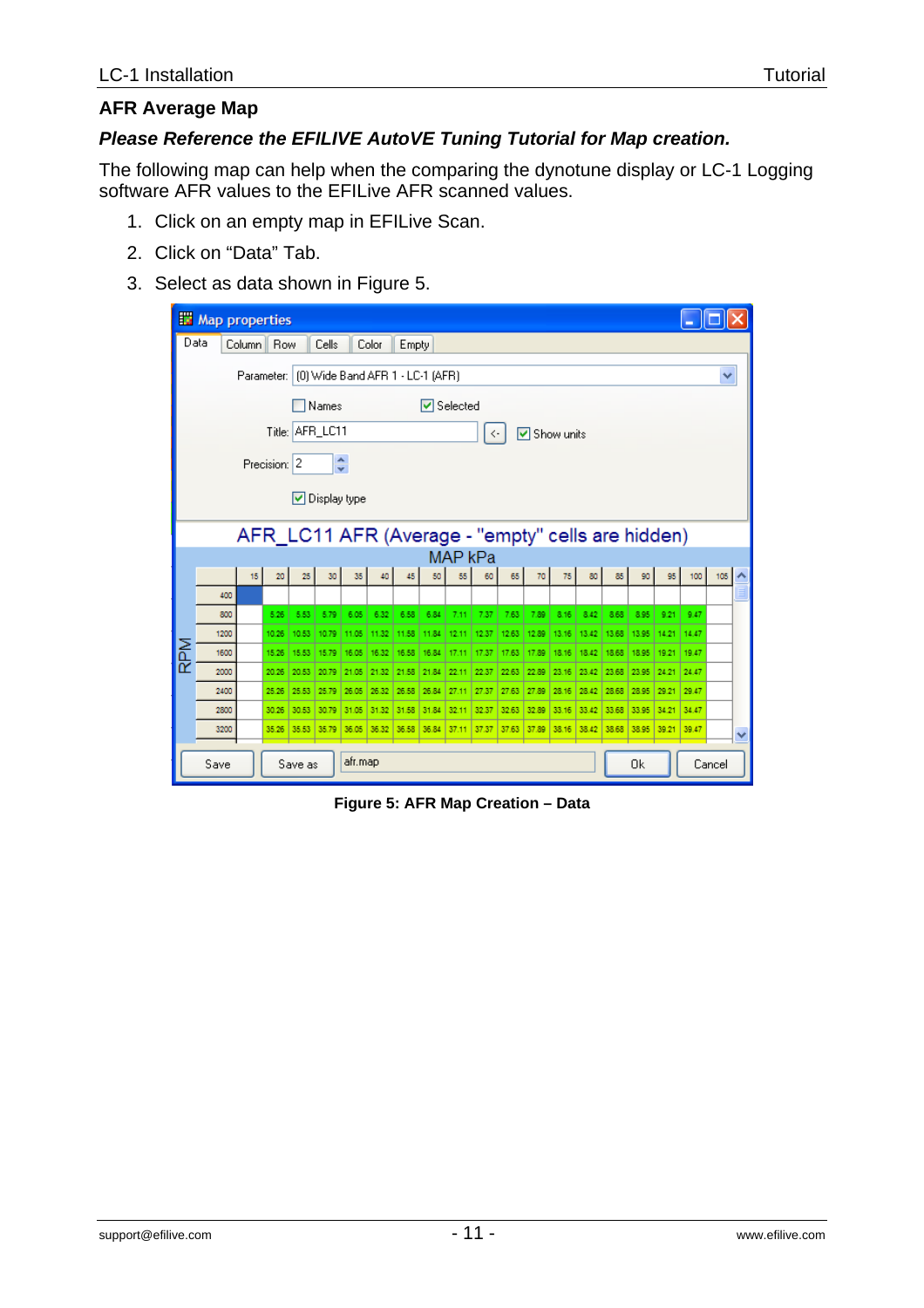- 4. Click on "Column" tab.
- 5. Select as data shown in Figure 6.

|                                                   | <b>EX Map properties</b> |        |            |             |                 |         |                                                                       |                   |       |         |             |       |       |       |                   |              |                                                   |       |       |     |   |
|---------------------------------------------------|--------------------------|--------|------------|-------------|-----------------|---------|-----------------------------------------------------------------------|-------------------|-------|---------|-------------|-------|-------|-------|-------------------|--------------|---------------------------------------------------|-------|-------|-----|---|
| Data                                              |                          | Column | <b>Row</b> |             | Cells           |         | Color                                                                 | Empty             |       |         |             |       |       |       |                   |              |                                                   |       |       |     |   |
|                                                   |                          |        | Column: I  |             |                 |         | (0) Intake Manifold Absolute Pressure (kPa)                           |                   |       |         |             |       |       |       |                   |              |                                                   |       |       |     | ٧ |
|                                                   |                          |        |            |             |                 |         |                                                                       |                   |       |         |             |       |       |       |                   |              |                                                   |       |       |     |   |
| <b>▽</b> Selected<br>Names                        |                          |        |            |             |                 |         |                                                                       |                   |       |         |             |       |       |       |                   |              |                                                   |       |       |     |   |
| Title: MAP<br><b>▽</b> Show units<br><-           |                          |        |            |             |                 |         |                                                                       |                   |       |         |             |       |       |       |                   |              |                                                   |       |       |     |   |
| ۸<br>Columns: 19<br>Paste labels<br>Create labels |                          |        |            |             |                 |         |                                                                       |                   |       |         |             |       |       |       |                   |              |                                                   |       |       |     |   |
|                                                   |                          |        |            |             |                 |         |                                                                       |                   |       |         |             |       |       |       |                   |              |                                                   |       |       |     |   |
|                                                   |                          |        |            |             |                 |         | Collabels: 15,20,25,30,35,40,45,50,55,60,65,70,75,80,85,90,95,100,105 |                   |       |         |             |       |       |       |                   |              |                                                   |       |       |     |   |
|                                                   |                          |        |            |             |                 |         |                                                                       |                   |       |         |             |       |       |       |                   |              | AFR_LC11 AFR (Average - "empty" cells are hidden) |       |       |     |   |
|                                                   |                          |        |            |             |                 |         |                                                                       |                   |       | MAP kPa |             |       |       |       |                   |              |                                                   |       |       |     |   |
|                                                   |                          | 15     | 20         | 25          | 30 <sup>1</sup> | 35      | 40                                                                    | 45                | 50    | 55      | 60          | 65    | 70    | 75    | 80                | 85           | 90                                                | 95    | 100   | 105 |   |
|                                                   | 400                      |        |            |             |                 |         |                                                                       |                   |       |         |             |       |       |       |                   |              |                                                   |       |       |     |   |
|                                                   | 800                      |        | 5.26       | 5.53        | 5.79            | 6.05    | 6.32                                                                  | 6.58              | 6.84  | 7.11    | 7.37        | 7.63  | 7.89  | 8.16  | 8.42              | 8.68         | 8.95                                              | 9.21  | 9.47  |     |   |
|                                                   | 1200                     |        | 10.26      | 10.53       | 10.79           | 11.05   | 11.32                                                                 | 11.58             | 11.84 | 12.11   | 12.37       | 12.63 | 12.89 | 13.16 | 13.42             | 13.68        | 13.95                                             | 14.21 | 14.47 |     |   |
| RPM                                               | 1600                     |        | 15.26      | 15.53       | 15.79           | 16.05   | 16.32                                                                 | 16.58             | 16.84 | 17.11   | 17.37       | 17.63 | 17.89 | 18.16 | 18.42             | 18.68        | 18.95                                             | 19.21 | 19.47 |     |   |
|                                                   | 2000                     |        | 20.26      | 20.53       | 20.79           | 21.05   | 21.32                                                                 | 21.58             | 21.84 | 22.11   | 22.37       | 22.63 | 22.89 | 23.16 | 23.42             | 23.68        | 23.95                                             | 24.21 | 24.47 |     |   |
|                                                   | 2400                     |        | 25.26      | 25.53       | 25.79           | 26.05   | 26.32                                                                 | 26.58             | 26.84 | 27.11   | 27.37       | 27.63 | 27.89 | 28.16 | 28.42             | 28.68        | 28.95                                             | 29.21 | 29.47 |     |   |
|                                                   | 2800                     |        | 30.26      | 30.53       | 30.79           | 31.05   | 31.32                                                                 | 31.58             | 31.84 | 32.11   | 32.37       | 32.63 | 32.89 | 33.16 | 33.42             | 33.68        | 33.95                                             | 34.21 | 34.47 |     |   |
|                                                   | 3200                     |        | 35.26      | 35.53 35.79 |                 | 36.05   |                                                                       | 36.32 36.58 36.84 |       | 37.11   | 37.37 37.63 |       | 37.89 |       | 38.16 38.42 38.68 |              | 38.95                                             | 39.21 | 39.47 |     |   |
|                                                   | Save                     |        |            | Save as     |                 | afr.map |                                                                       |                   |       |         |             |       |       |       |                   | Cancel<br>Ūk |                                                   |       |       |     |   |

**Figure 6: AFR Map Creation – Column**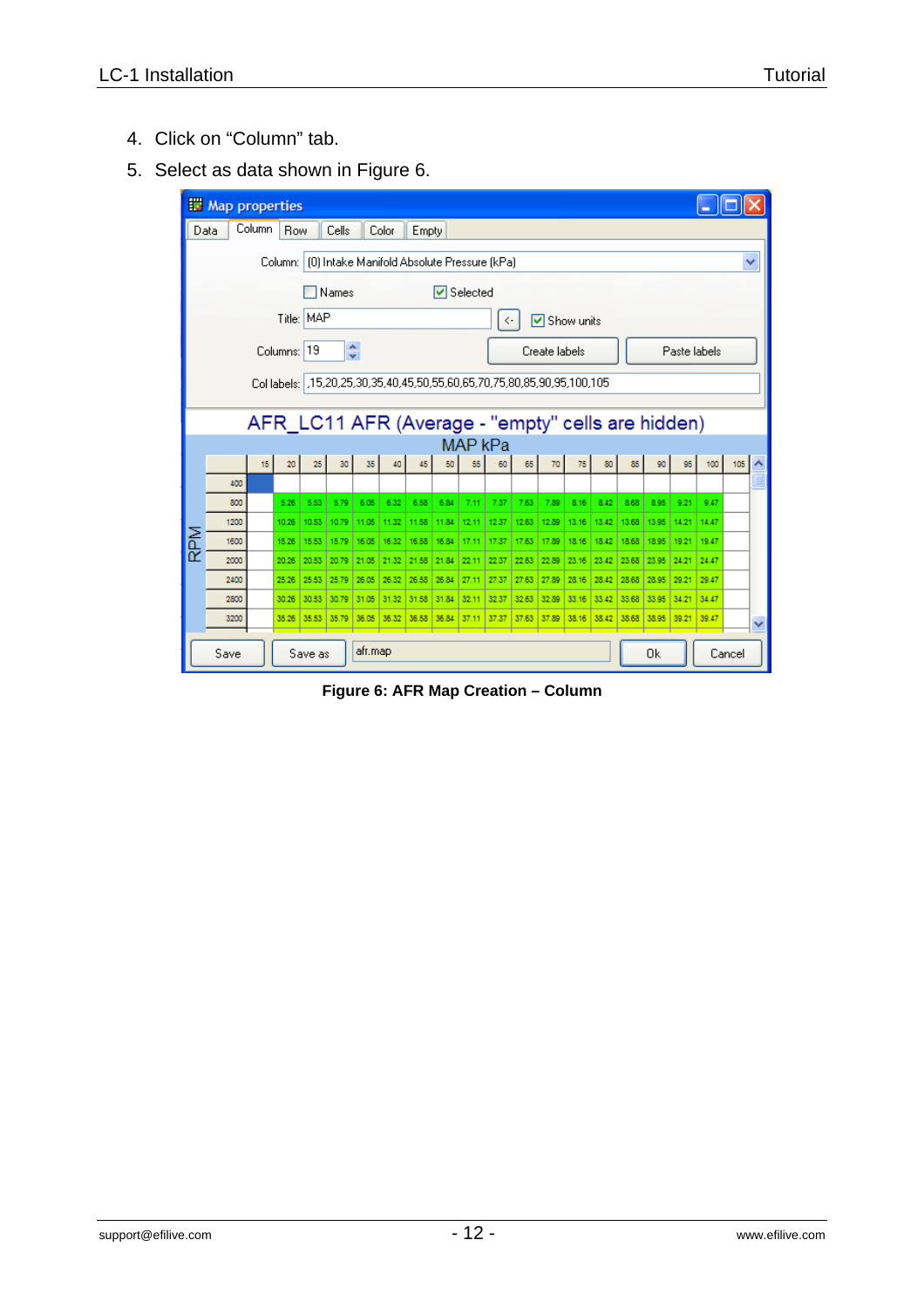- 6. Select "Row" Tab.
- 7. Select as data shown below:



**Figure 7: AFR Map Creation – Row**